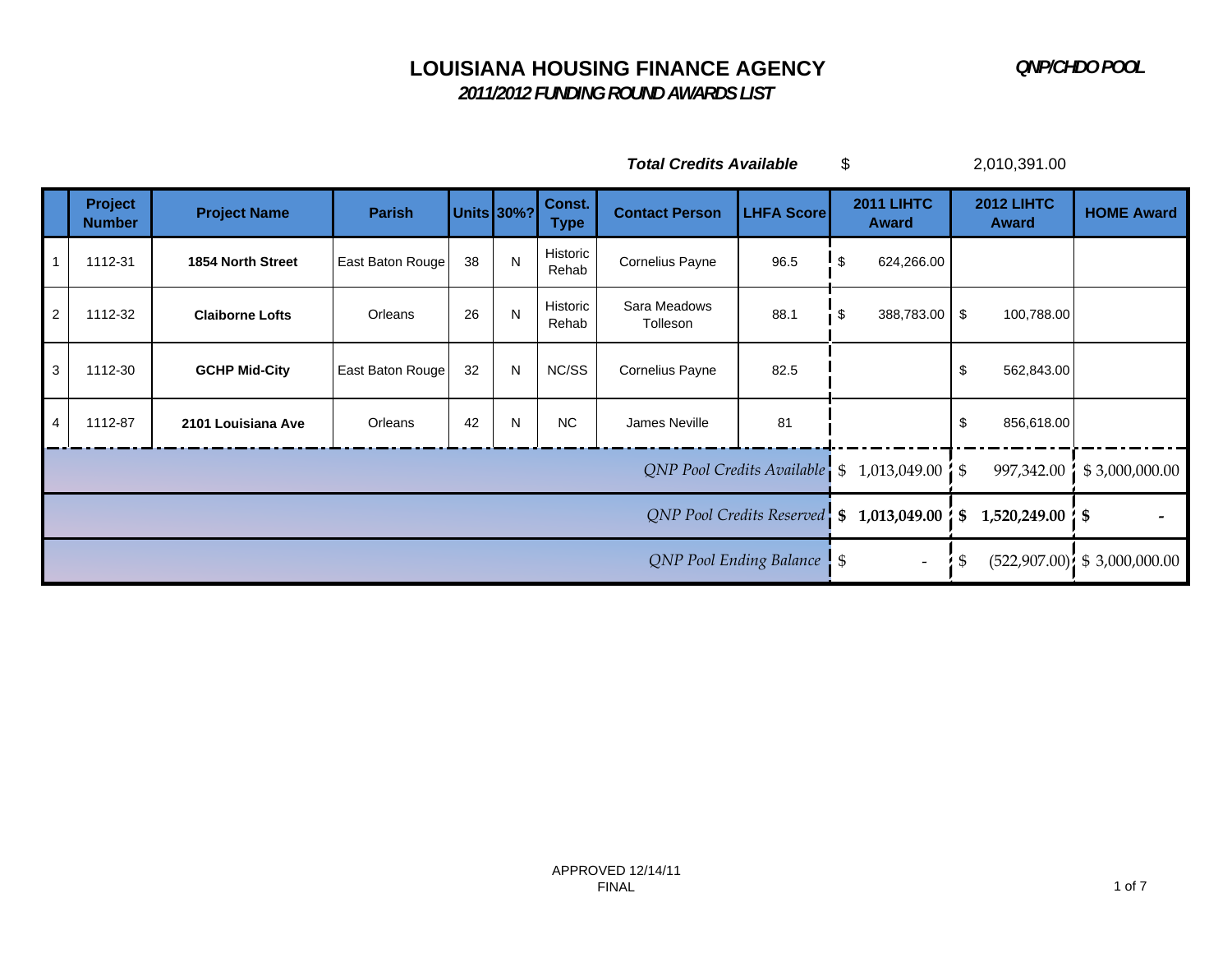*PHA POOL*

# **LOUISIANA HOUSING FINANCE AGENCY**

 *2011/2012 FUNDING ROUND AWARDS LIST*

| Total Credits Available |  | 1,807,341.00 |
|-------------------------|--|--------------|
|-------------------------|--|--------------|

|                | <b>Project</b><br><b>Number</b> | <b>Project Name</b>                         | <b>Parish</b>                                                                                    | Units $30?$              |                              | Const.<br><b>Type</b>      | <b>Contact Person</b> | <b>LHFA Score</b> | <b>2011 LIHTC</b><br><b>Award</b> | <b>2012 LIHTC</b><br><b>Award</b> | <b>HOME Award</b> |
|----------------|---------------------------------|---------------------------------------------|--------------------------------------------------------------------------------------------------|--------------------------|------------------------------|----------------------------|-----------------------|-------------------|-----------------------------------|-----------------------------------|-------------------|
|                | 1112-44                         | <b>Booker T. Washington</b><br><b>Homes</b> | Calcasieu                                                                                        | 46                       | N                            | NC/SS                      | S. Benjamin Taylor    | 66.2              | $910,731.00$ \$                   | 77,144.00                         |                   |
| $\overline{2}$ |                                 |                                             |                                                                                                  |                          |                              |                            |                       |                   |                                   |                                   |                   |
|                |                                 |                                             | PHA Pool Credits Available                                                                       | 910,731.00 $\frac{1}{5}$ |                              | 896,610.00 \$ 3,000,000.00 |                       |                   |                                   |                                   |                   |
|                |                                 |                                             | PHA Pool Credits Reserved S<br>$910,731.00$   \$                                                 | 77,144.00 ∫ \$           |                              |                            |                       |                   |                                   |                                   |                   |
|                |                                 |                                             | PHA Pool Ending Balance transferred to General Statewide Pool \ \ \$<br>$\overline{\phantom{a}}$ | ৾৾ঌ                      | 819,466.00   \$ 3,000,000.00 |                            |                       |                   |                                   |                                   |                   |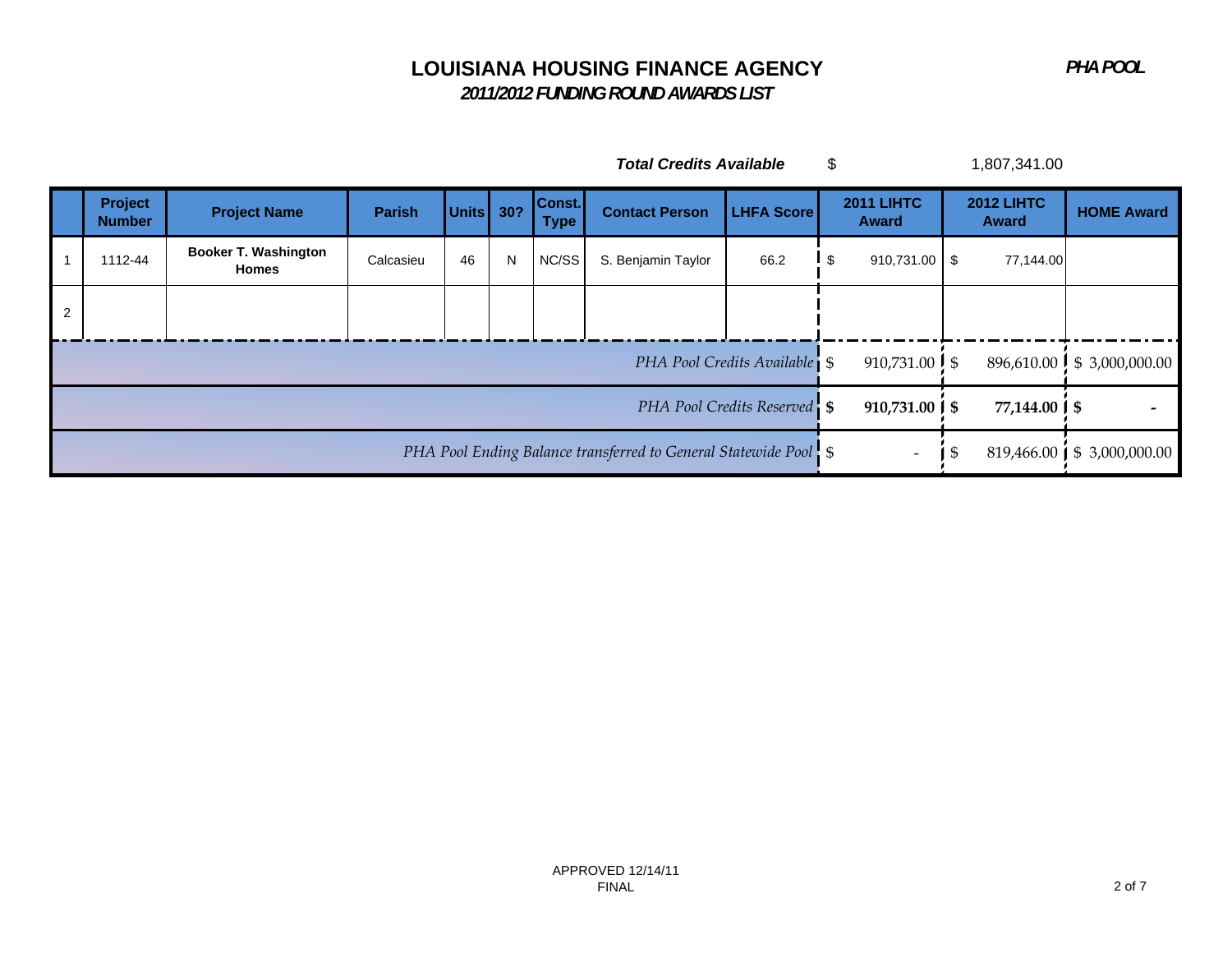*RURAL POOL (RD Rehab)*

 *2011/2012 FUNDING ROUND AWARDS LIST*

*Total Credits Available* \$ 2,761,271.50

|                | <b>Project</b><br><b>Number</b> | <b>Project Name</b>                        | <b>Parish</b>                              |              | <b>Units 30%?</b>  | Const.<br><b>Type</b> | <b>Contact Person</b>                                                          | <b>LHFA Score</b> | 2011 LIHTC<br><b>Award</b> | <b>2012 LIHTC</b><br><b>Award</b> | <b>HOME Award</b> |
|----------------|---------------------------------|--------------------------------------------|--------------------------------------------|--------------|--------------------|-----------------------|--------------------------------------------------------------------------------|-------------------|----------------------------|-----------------------------------|-------------------|
|                | 1112-25                         | <b>Edgewood Square</b>                     | Lincoln                                    | 60           | ٧                  | Acq/Rehab             | Michael Roderer                                                                | 75.50             | \$<br>689,400.00           |                                   | \$<br>492,901.00  |
| $\overline{c}$ | 1112-13                         | <b>Richland Community</b><br><b>Centre</b> | Richland                                   | 35           | N                  | Acq/Rehab             | Kerry Banks                                                                    | 70.00             | \$<br>297,546.00           |                                   |                   |
| 3              | 1112-08                         | <b>Meadow Run</b>                          | Evangeline                                 | 47           | N                  | Acq/Rehab             | David Morrow                                                                   | 68.50             | \$<br>404,476.50 \$        | 102,972.50                        |                   |
|                | 1112-24                         | <b>Katherine Square Apts</b>               | <b>West Baton</b><br>Rouge                 | 60           | Y                  | Acq/Rehab             | <b>Michael Roderer</b>                                                         | 68.00             |                            | \$<br>708,500.00                  | \$<br>432,000.00  |
| 5              | 1112-01                         | <b>Lakeway Apartments</b>                  | Sabine                                     | 32           | N                  | Acq/Rehab             | J. Kirk Calhoun                                                                | 67.00             |                            | \$<br>253,423.00                  |                   |
| 6              | 1112-02                         | <b>Logansport Apartments</b>               | Desoto                                     | 32           | Y                  | Acq/Rehab             | J. Kirk Calhoun                                                                | 56.50             |                            | \$<br>239,083.00                  |                   |
|                |                                 |                                            |                                            |              |                    |                       | Rural Pool (RD Rehab) Credits Available   \$                                   |                   | 1,391,422.50               | \$<br>1,369,849.00                | \$3,000,000.00    |
|                |                                 |                                            | Rural Pool (RD Rehab) Credits Reserved! \$ | 1,391,422.50 | 1,303,978.50<br>\$ | 924,901.00<br>\$      |                                                                                |                   |                            |                                   |                   |
|                |                                 |                                            |                                            |              |                    |                       | Rural Pool (RD Rehab) Ending Balance transferred to General Statewide Pool! \$ |                   | $\overline{\phantom{a}}$   | 65,870.50<br>S                    | \$2,075,099.00    |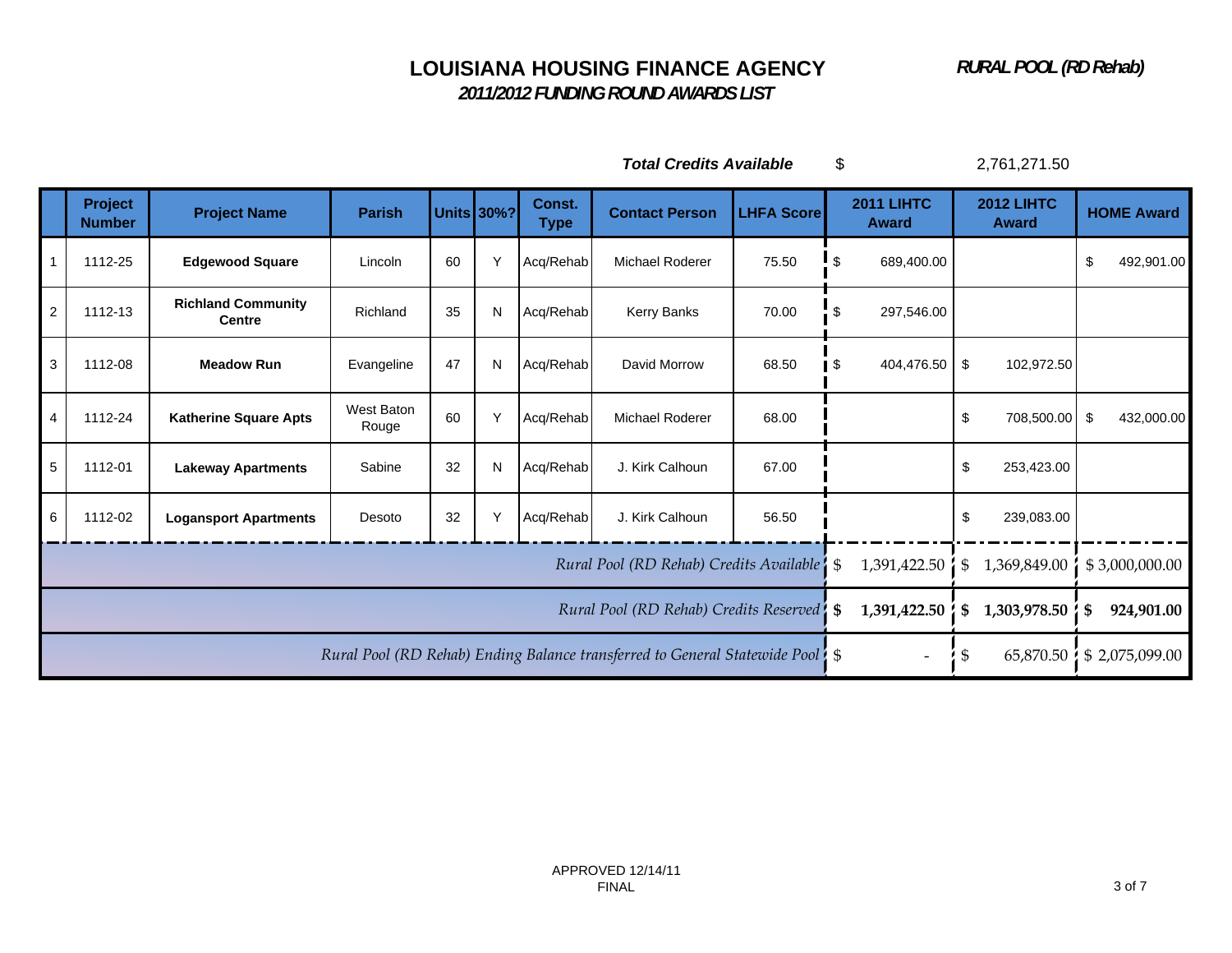*2011/2012 FUNDING ROUND AWARDS LIST*

*Total Credits Available* \$ 2,761,271.50

|                | Project<br><b>Number</b> | <b>Project Name</b>        | <b>Parish</b>                                                               |                                 | <b>Units 30%?</b>             | Const.<br><b>Type</b>      | <b>Contact Person</b>                    | <b>LHFA Score</b> |     | <b>2011 LIHTC</b><br><b>Award</b> | <b>2012 LIHTC</b><br><b>Award</b> | <b>HOME Award</b> |  |
|----------------|--------------------------|----------------------------|-----------------------------------------------------------------------------|---------------------------------|-------------------------------|----------------------------|------------------------------------------|-------------------|-----|-----------------------------------|-----------------------------------|-------------------|--|
| $\overline{1}$ | 1112-76                  | <b>Blooms Apartments</b>   | Madison                                                                     | 30                              | N                             | Historic<br>Rehab          | Jeremy Mears                             | 91.60             | -\$ | 550,000.00                        |                                   |                   |  |
| $\overline{2}$ | 1112-66                  | <b>Hillview Homes</b>      | Morehouse                                                                   | 38                              | N                             | NC/SS                      | <b>Steve Perry</b><br>79.20              |                   | S.  | 750,000.00                        |                                   |                   |  |
| $\mathbf{3}$   | 1112-68                  | <b>Gary Street Village</b> | Franklin                                                                    | 35                              | N                             | NC/SS                      | 78.80<br>Jeremy Mears<br>l \$            |                   |     | $91,422.50$ \$                    | 652,522.50                        |                   |  |
| $\overline{4}$ |                          |                            |                                                                             |                                 |                               |                            |                                          |                   |     |                                   |                                   |                   |  |
|                |                          |                            |                                                                             |                                 |                               |                            | Rural Pool (General) Credits Available S |                   |     | 1,391,422.50                      | 1,369,849.00<br>$\mathfrak s$     | \$2,075,099.00    |  |
|                |                          |                            | Rural Pool (General) Credits Reserved   \$                                  | $1,391,422.50$ $\frac{1}{2}$ \$ | $652,522.50$ $\frac{1}{2}$ \$ |                            |                                          |                   |     |                                   |                                   |                   |  |
|                |                          |                            | Rural Pool (General) Ending Balance transferred to General Statewide Pool S | $\overline{\phantom{a}}$        | \$                            | 717,326.50 \$ 2,075,099.00 |                                          |                   |     |                                   |                                   |                   |  |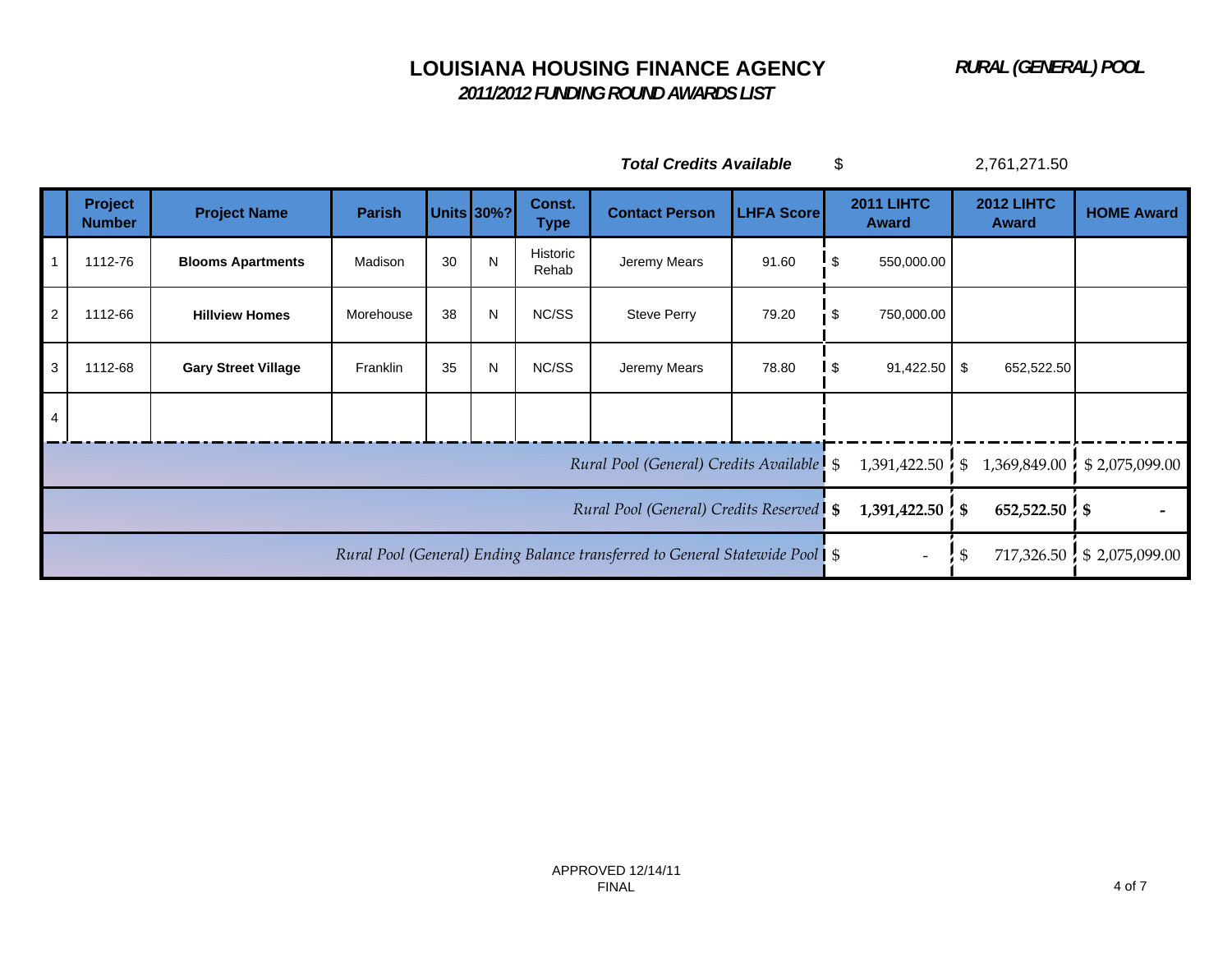*2011/2012 FUNDING ROUND AWARDS LIST*

| <b>Total Credits Available</b><br>1,500,000.00<br>\$ |                                                                                     |                                              |                          |                 |                   |                       |                             |                       |                                   |                                   |                   |
|------------------------------------------------------|-------------------------------------------------------------------------------------|----------------------------------------------|--------------------------|-----------------|-------------------|-----------------------|-----------------------------|-----------------------|-----------------------------------|-----------------------------------|-------------------|
| Project<br><b>Number</b>                             | <b>Project Name</b>                                                                 | <b>Parish</b>                                |                          | Units 30%?      | Const.<br>Type    | <b>Contact Person</b> | <b>LHFA</b><br><b>Score</b> |                       | <b>2011 LIHTC</b><br><b>Award</b> | <b>2012 LIHTC</b><br><b>Award</b> | <b>HOME Award</b> |
| 1112-74                                              | <b>Iberville Onsite Phase I</b>                                                     | Orleans                                      | 166                      | N               | Historic<br>Rehab | <b>Chris Clement</b>  | 84.1                        | I \$<br>750,000.00 \$ |                                   | 750,000.00                        |                   |
|                                                      |                                                                                     | Transformational Pool Credits Available      | $\mathfrak{L}$           | 750,000.00 \$   | 750,000.00        | \$2,075,099.00        |                             |                       |                                   |                                   |                   |
|                                                      |                                                                                     | Transformational Pool Credits Reserved<br>\$ | 750,000.00 \$            | 750,000.00   \$ |                   |                       |                             |                       |                                   |                                   |                   |
|                                                      | Transformational Pool Ending Balance trasferred to 2012 General Statewide Pool   \$ |                                              | $\overline{\phantom{a}}$ | $\overline{1}$  | \$2,075,099.00    |                       |                             |                       |                                   |                                   |                   |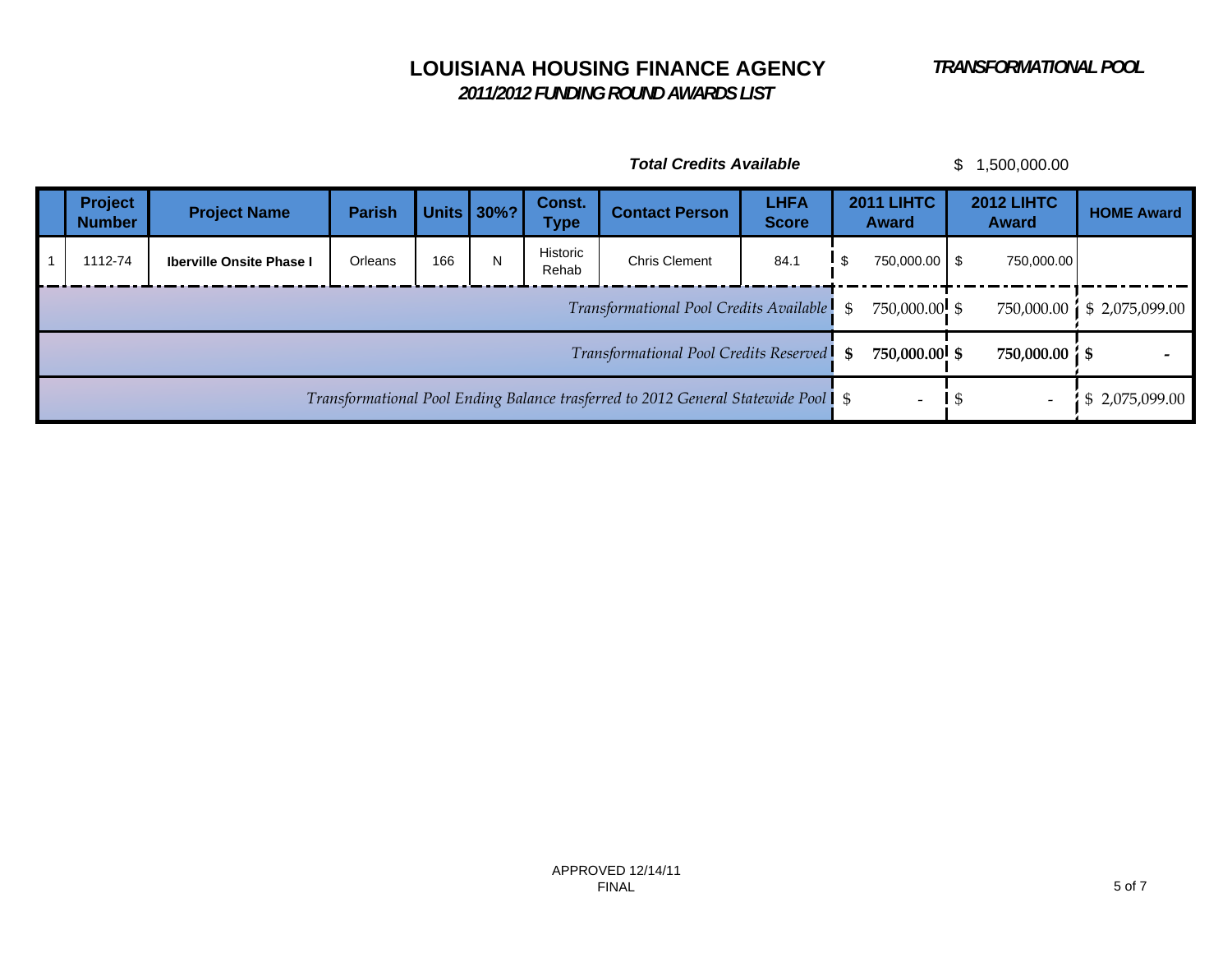*2011/2012 FUNDING ROUND AWARDS LIST*

*Total Credits Available* \$ 9,263,630.00

|                           | Project<br><b>Number</b> | <b>Project Name</b>           | <b>Parish</b>                     | <b>Units</b> | 30%       | Const.<br><b>Type</b> | <b>Contact Person</b>                                                | <b>LHFA Score</b> | <b>2011 LIHTC</b><br><b>Award</b> |    | <b>2012 LIHTC</b><br><b>Award</b> | <b>HOME Award</b> |
|---------------------------|--------------------------|-------------------------------|-----------------------------------|--------------|-----------|-----------------------|----------------------------------------------------------------------|-------------------|-----------------------------------|----|-----------------------------------|-------------------|
| $\mathbf{1}$              | 1112-22                  | McDonogh 16                   | Orleans                           | 68           | N         | Historic<br>Rehab     | Joseph A. Stebbins                                                   | 84.8              | \$<br>1,000,000.00                |    |                                   |                   |
| $\overline{c}$            | 1112-18                  | The 141 Lofts                 | Ouachita                          | 67           | N         | Historic<br>Rehab     | <b>Matt Harris</b>                                                   | 81.2              | \$<br>1,000,000.00                |    |                                   |                   |
| $\ensuremath{\mathsf{3}}$ | 1112-20                  | <b>Summerlin Apartments</b>   | Morehouse                         | 48           | N         | NC                    | Chris Valsamakis                                                     | 80.5              | \$<br>747,805.00                  |    |                                   |                   |
| $\overline{\mathbf{4}}$   | 1112-17                  | <b>Byers Estates IV</b>       | Ouachita                          | 44           | N         | NC/SS                 | James Freeman                                                        | 79.6              | \$<br>890,000.00                  |    |                                   |                   |
| $\sqrt{5}$                | 1112-52                  | The Gardens of Baton<br>Rouge | East Baton<br>Rouge               | 50           | N         | NC/SS                 | Gary D. Hinton                                                       | 76.9              | \$<br>999,999.00                  |    |                                   |                   |
| $\,6$                     | 1112-90                  | Jaguar Plaza                  | East Baton<br>Rouge               | 95           | ${\sf N}$ | Substantial<br>Rehab  | Elizabeth Young                                                      | 76.6              | \$<br>36,058.00                   | \$ | 960,600.00                        |                   |
| $\overline{7}$            | 1112-46                  | <b>Clear Horizon</b>          | Caddo                             | 84           | N         | Acq/Rehab             | Sara Rucker                                                          | 75.3              |                                   | \$ | 889,044.00                        |                   |
| 8                         | 1112-67                  | <b>Cypress Parc</b>           | Orleans                           | 84           | N         | Acq/Rehab             | <b>Michael Vales</b>                                                 | 75.3              |                                   | \$ | 1,000,000.00                      | \$<br>218,089.00  |
| $\boldsymbol{9}$          | 1112-92                  | <b>Cypress Landing</b>        | Caddo                             | 124          | ${\sf N}$ | Substantial<br>Rehab  | Richard Herrington                                                   | 74.1              |                                   | \$ | 950,986.00                        |                   |
|                           |                          |                               | General Pool Credits Available \$ | 4,673,862.00 | \$        | 4,589,768.00          | \$2,075,099.00                                                       |                   |                                   |    |                                   |                   |
|                           |                          |                               |                                   |              |           |                       | General Pool Credits Reserved S                                      |                   | 4,673,862.00                      | \$ | 3,800,630.00                      | 218,089.00<br>\$  |
|                           |                          |                               |                                   |              |           |                       | General Pool Ending Balance transferred to Statewide General Pool \$ |                   | $\overline{\phantom{a}}$          | \$ | 789,138.00                        | \$1,857,010.00    |